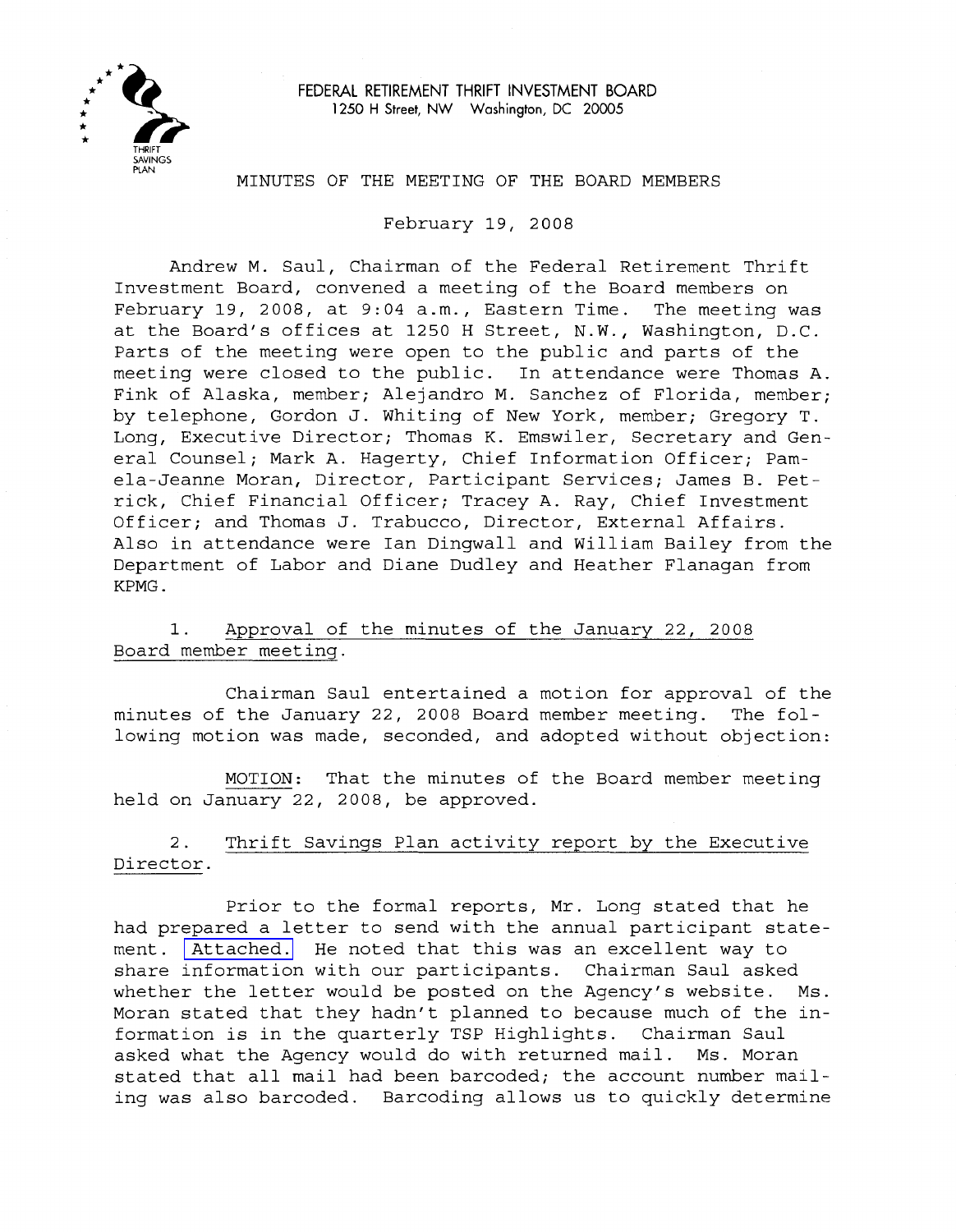to whom the returned mail pertains. These mailings reflect the beginning of our latest efforts to ensure we have valid addresses for our participants. If the participant is still employed by the Federal government, we will contact the employing agency to determine the participant's correct address. If the participant is separated, we will use the I.R.S. and S.S.A. databases to determine the correct address. Chairman Saul asked how many letters we expected to have returned. He was told that approximately 170,000 account mailers were returned to the Agency (approximately 22,000 of those had forwarding addresses which we used for follow-up). We expect to have about the same number of annual statements returned. Mr. Long said that the opportunity to verify addresses was one of the reasons he had advocated for the annual statement. Chairman Saul said this was a good opportunity and that the Agency should spend as much as is reasonably necessary to validate addresses. Mr. Long said that he would, but cautioned that we should never expect perfection. Mr. Sanchez complimented Mr. Long on the letter stating that it was short, to the point, and full of good information. Mr. Long commended Ms. Moran because she was the principal author of the letter. Mr. Sanchez added that this mailing would also allow us to confirm the addresses of participants who separated years ago and are now senior citizens. Mr. Long said that this was one of multiple avenues that the Agency was pursuing, to include matching with the Social Security Administration's death file. Mr. Fink asked Mr. Long to report on how many participant statements were returned and Mr. Long agreed to do so at a future Board member meeting.

Chairman Saul asked for an update on the website redesign project. Ms. Moran said that the Agency had hired <sup>a</sup> contractor to look at the website's design, and, in conjunction with Mr. Hagerty, they were evaluating the technical work that would be required. Ms. Moran noted that the project's goal was to give the website <sup>a</sup> more modern appearance and to make it easier to navigate. Chairman Saul asked for <sup>a</sup> timetable. Ms Moran stated that she expected to have recommendations from the contractor by late spring and they would then look at implementation. She expects the work will be completed this year.

Mr. Sanchez stated that he had discussed the TSP with several Federal employees he had met on the Metro and that he was pleased to report that they were very knowledgeable about it and that they especially liked the Lifecycle Funds because they didn't have investment expertise and the Lifecycle Funds allowed them to put their investments on "cruise control." Mr. Trabucco noted that the Sunday "Washington Post" had included an article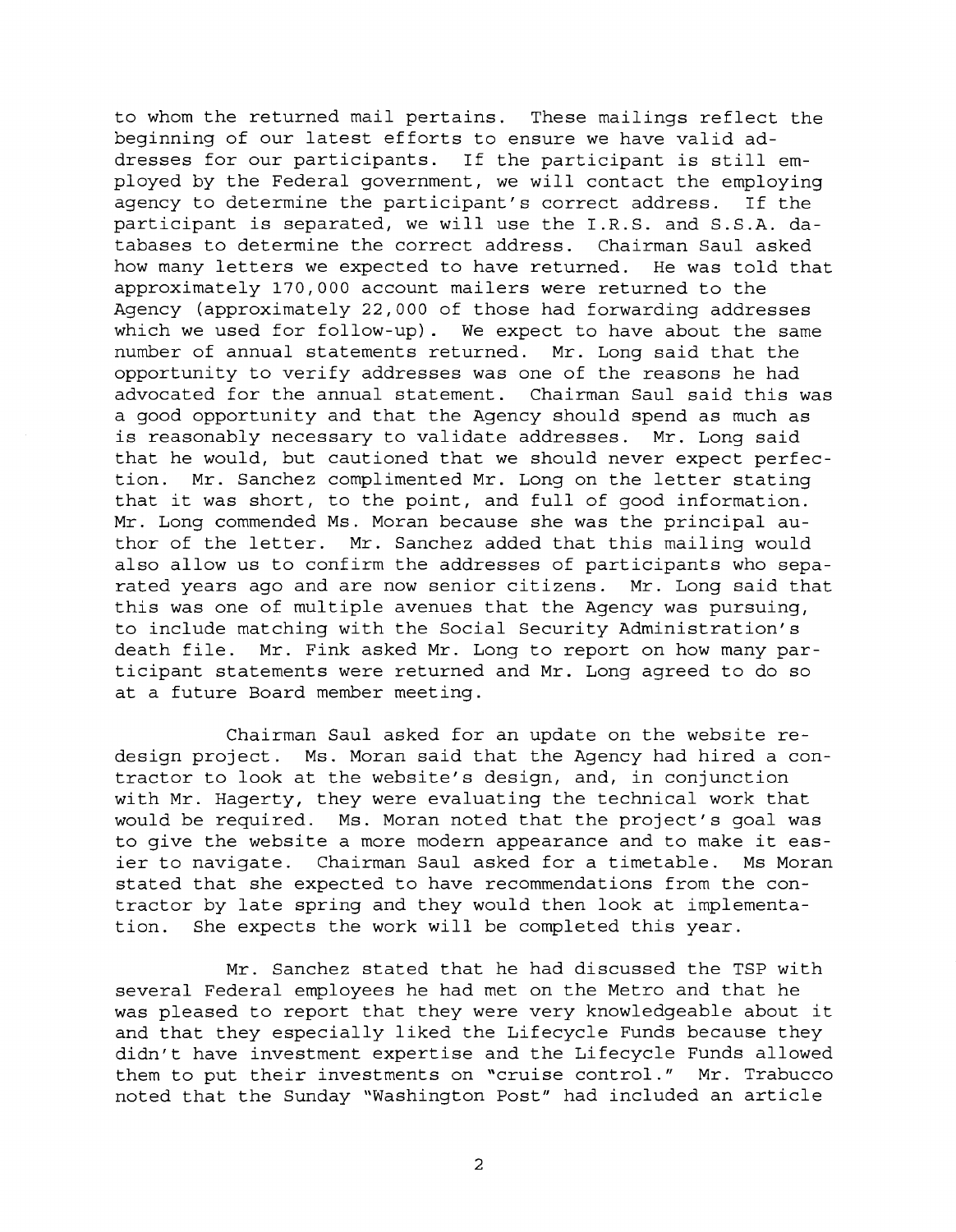on planning for retirement in which three military couples were interviewed-all were TSP participants. Mr. Sanchez added that he had been in the Pentagon last week with Mr. Emswiler and that he had talked about the TSP with everyone he met.

## a. Monthly Participant Activity Report.

Mr. Long reviewed the report on TSP statistics. See "Thrift Savings Fund [Statistics"](MM-2008Feb-Att2.pdf) (attached). Total assets under management have fallen to \$224 billion because of negative returns. The participation rate remained flat at 85.6 percent. The number of CSRS participants increased <sup>a</sup> little when participants whose contributions were stopped due to reaching the elective deferral limit in 2007 restarted their contributions in 2008. The uniformed services participation rate fell <sup>a</sup> little, but the total number of uniformed service participants increased <sup>a</sup> little (the number of members in the uniformed services increased during this period). Net expenses for the month were .0021 points (2/10 of a basis point). Chairman Saul asked whether this meant that, if this rate held constant, net expenses for the year would be 2.4 basis points. He was told that it would, but that net expenses could change, for example due to increased forfeitures. Mr. Sanchez asked whether January was the month in which most Federal employees retired and was told that January and December are the months in which the most turnover occurred.

# b. Monthly Investment Performance Report.

Ms. Ray reviewed the February 8, 2008 memorandum [\(attached\),](MM-2008Feb-Att3.pdf) entitled January 2008 Performance Review - G, F. C, S, I and L Funds."

She noted that the Fixed Income Fund outperformed its index by <sup>10</sup> basis points for the month due to sampling; the Small-Cap Fund underperformed its index by <sup>10</sup> basis points due to sampling; and the International Fund outperformed its index by <sup>81</sup> basis points due to <sup>a</sup> fair value adjustment. Chairman Saul asked what funds are in the Fixed Income Fund. Ms. Ray answered that it was composed of government, and mortgage backed securities (both Ginnie Mae and commercial mortgage backed securities) .

In January, \$1.4 billion was traded in the <sup>F</sup> fund and its trading costs were <sup>a</sup> record \$779 thousand (as compared to approximately \$1 million for all of <sup>2007</sup> -- this shows the illiquidity of the fixed income markets). <sup>A</sup> record \$2 billion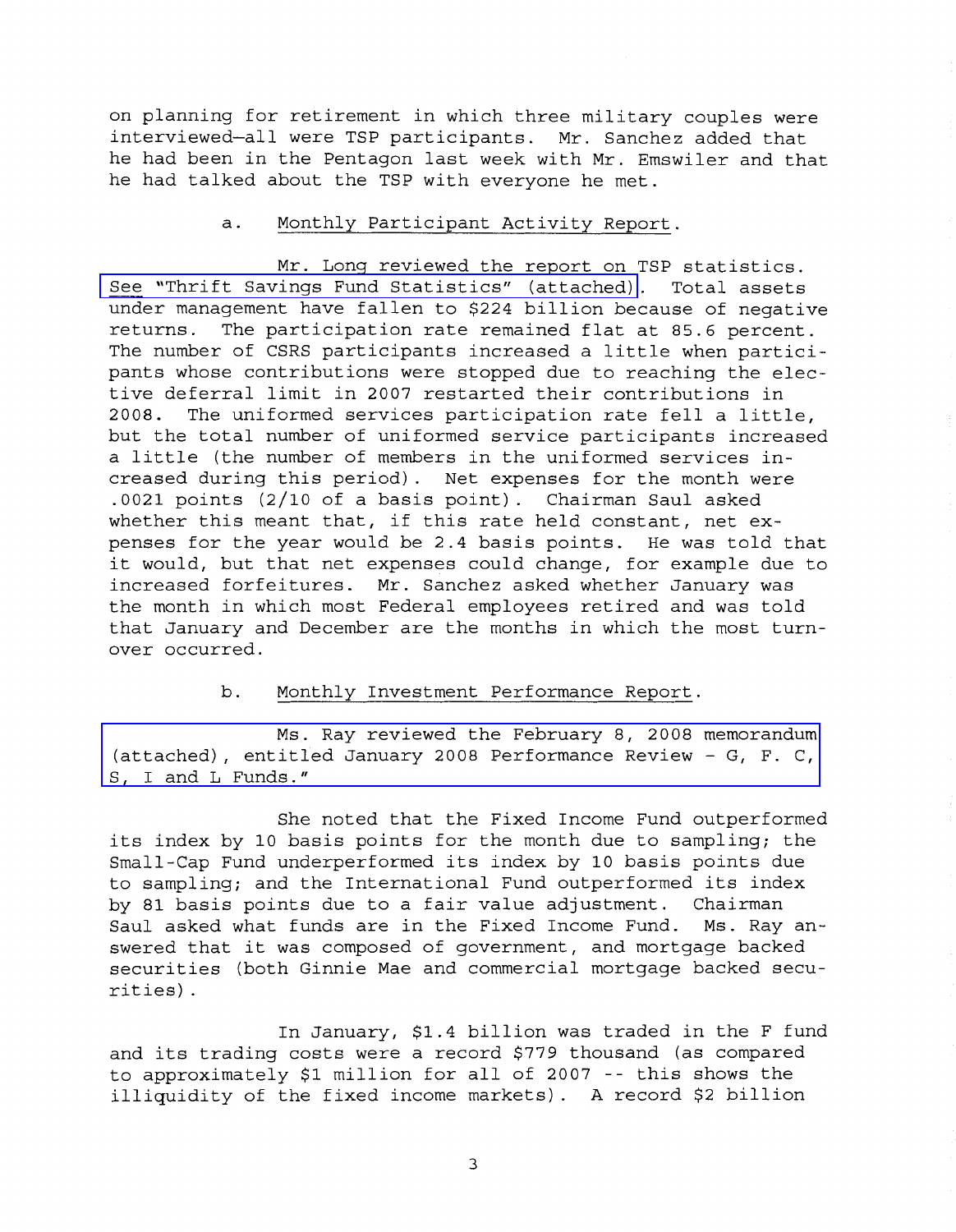was traded in the <sup>C</sup> Fund; \$1.4 billion was traded in the <sup>S</sup> Fund; and \$2.8 billion was traded in the <sup>I</sup> Fund.

January was a bad month for fund returns. The I Fund fell 8.52 percent, the <sup>S</sup> Fund fell 6.27 percent, and the <sup>C</sup> Fund fell almost <sup>6</sup> percent. The returns for the <sup>G</sup> and <sup>F</sup> Funds were both positive. For February so far, the <sup>I</sup> Fund is down 2.73 percent (although the EAFE is only down .91 percent), the <sup>S</sup> Fund is down <sup>a</sup> little less than <sup>1</sup> percent, the <sup>C</sup> Fund is down 1.94 percent, and the <sup>F</sup> Fund is down .84 percent.

In January, the 2040 Fund fell 5.73 percent, but this decrease is still less than the fall of its underlying equity funds because the L Funds have a diversified portfolio. Chairman Saul remarked that this point is important for the participants to understand. Participants who are not sophisticated investors should look at choosing the <sup>L</sup> Funds as their TSP investment vehicle. Ms. Ray noted that, since inception, the 2020, 2030, and 2040 L Funds have, on an annualized basis, outperformed all but the <sup>I</sup> Fund and that the Income and <sup>2010</sup> <sup>L</sup> Funds have substantially outperformed the G and F Funds.

January saw the largest liquidations ever in the S and I Funds, with participants moving to the G and F Funds. Chairman Saul noted that the liquidations occurred when the markets fell and that such investor activity was <sup>a</sup> self-fulfilling prophecy. Mr. Sanchez stated that it is <sup>a</sup> shame that TSP participants often sell low and buy high. Mr. Long added that there is <sup>a</sup> silver lining. Although 260,000 participants liquidated in January, 3.6 million did not. So, the majority of TSP participants seem to recognize that the TSP is <sup>a</sup> long-term investment vehicle. Mr. Sanchez stated that older participants have <sup>a</sup> different investment perspective, which is why the <sup>L</sup> Funds should be so appealing to them. Chairman Saul said that he understands we cannot give investment advice, but also said that we might want to increase our education efforts on the <sup>L</sup> Funds. Ms. Moran agreed and noted that we have planned targeted-mailings for younger TSP participants who are invested solely in the G Fund. The annual statement also encourages those participants who are invested solely in the G Fund to consider whether their asset allocation is appropriate.

# c. Legislative Report.

Mr. Trabucco reported that Congress was back in session, but, that, like previous years, it normally undertook other business before taking-up new legislation. He noted that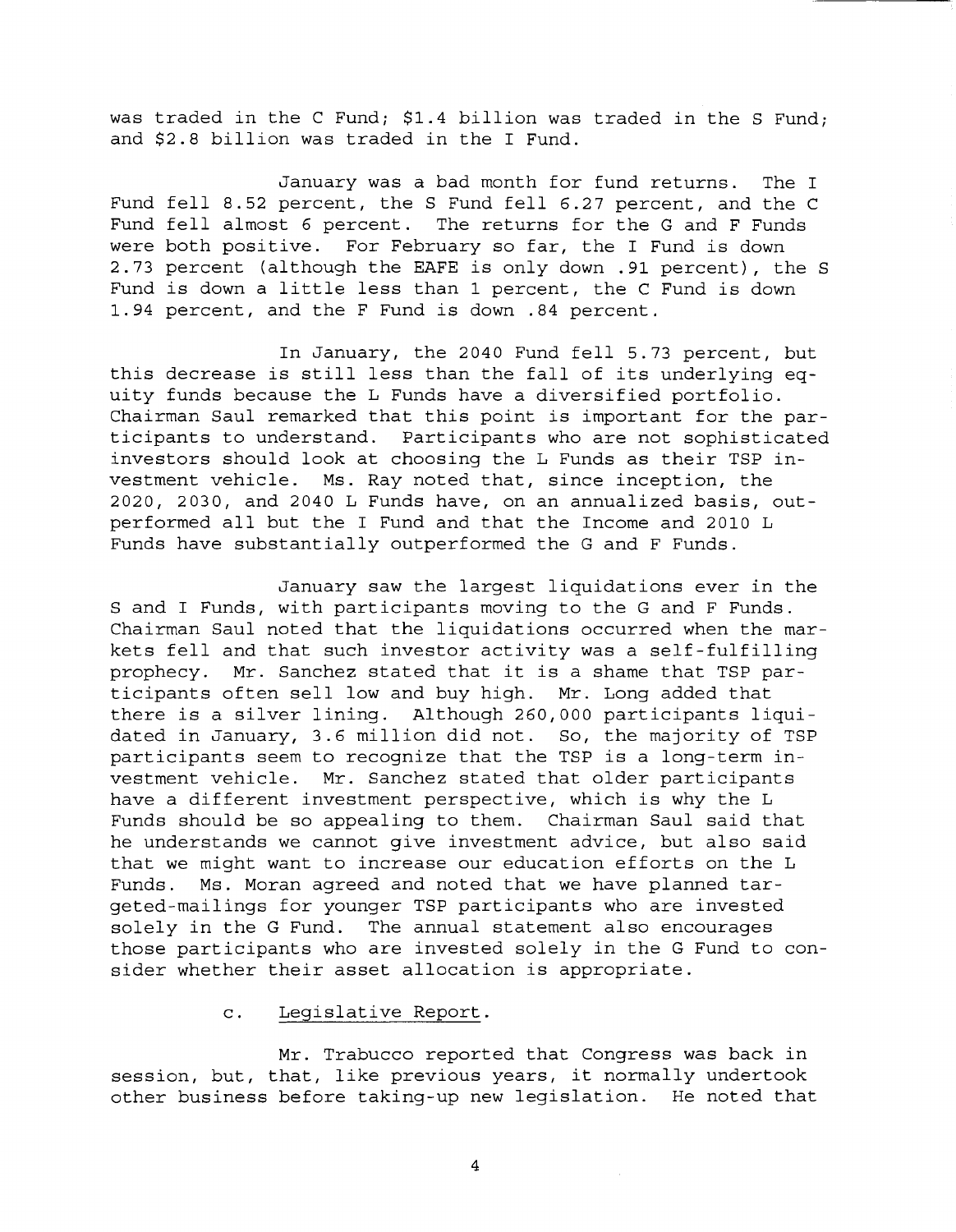he, Ms. Moran, and Mr. Emswiler continue to work with Congressional staff on the language of the automatic enrollment/L Fund default bills and that he hoped to have that work finished next week. He hopes to see some movement on those proposals in the spring, but the biggest obstacle remains cost (because the automatic enrollment provision would lead to increased tax-deferred contributions to the TSP resulting in decreased revenue to the Treasury). <sup>A</sup> Roth TSP feature could offset this loss of revenue and the Agency will study adding such a feature as a potential solution.

## 3. Office Space Usage.

Mr. Long reviewed his February 11, 2008 memorandum entitled "Sublease of Second Floor at <sup>1250</sup> <sup>H</sup> St." [Attached.](MM-2008Feb-Att4.pdf) He noted that the number of Agency employees had fallen from approximately 100 to <sup>85</sup> and that this decrease had led the Government Accountability Office to find that the Agency had a higher office space per-person ratio than that recommended by the General Services Administration.

He reported that the Agency had (with a professional real estate advisor) studied consolidating its offices by moving its employees on the second floor to the third and fourth floors. The Agency determined that the cost savings of such a move would be minimal while the downsides of such a move would be significant. If we made the move, we would give up our second floor training room (and have to lease such space elsewhere) and would also have to do some remodeling on the other floors. We will begin looking at long-term options next year (as the expiration of our leases approaches), but, at present, we have decided not to consolidate. Mr. Petrick added that the Agency had concluded it could not earn significant rent by subletting the second floor. Mr. Sanchez noted that consolidation would not be cost effective. Mr. Long agreed and added that consolidation would leave no room for employee growth and would not be good for morale. Mr. Fink remarked that he was convinced it was appropriate to retain the second floor office space.

## 4. Department of Labor Audit Report.

Mr. Petrick reported that the Department of Labor (DOL) had completed its audit of the Agency's policies and procedures and was pleased to report that the DOL had concluded that the Agency was in compliance with the requirements of the Federal Employees' Retirement System Act of 1986.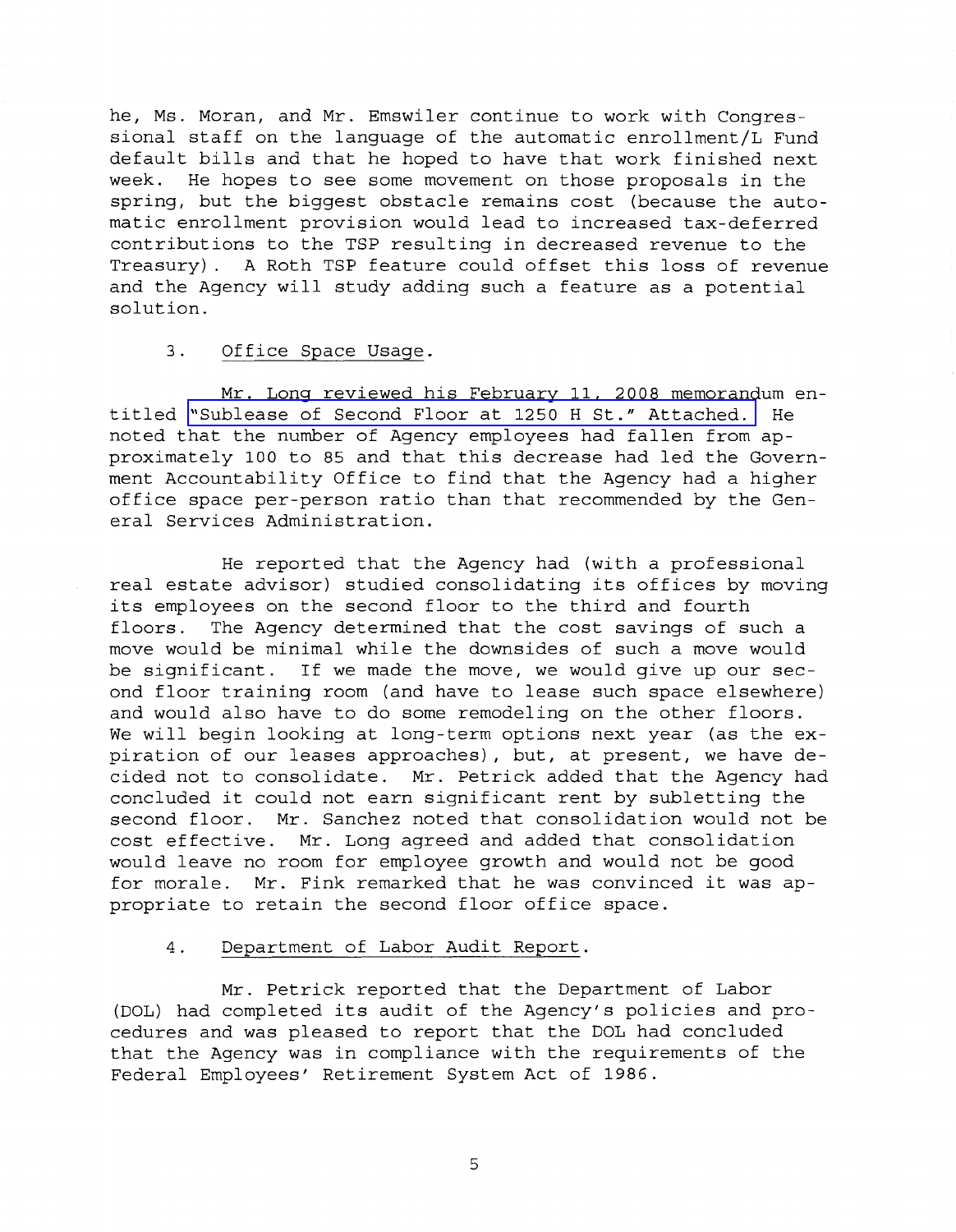The DOL did make one recommendation and that recommendation pertained to portable electronic devices such as laptops and Blackberries. Managing information through such devices is <sup>a</sup> new frontier and maintaining security is an evolving area. Consequently, we agreed with DOL's recommendation on enhancing portable device security and Mr. Hagerty is well on his way toward implementing the recommendation.

Mr. Fink stated that the report discusses employees working from home but seems to recommend keeping portable devices locked up at the Agency. He then asked for an update regarding Agency employees working offsite. Mr. Long reported that we are looking into greater use of our Fair Oaks facility because it disperses institutional and technological capacity. Mr. Hagerty added that this is part of our business continuity plan. We already have back-up call and data centers. We are moving toward dispersing technology so that our employees can work safely and securely when away from the Agency. Chairman Saul commented that Fair Oaks had been envisioned as <sup>a</sup> disaster recovery site and he asked for assurance that it had been configured as such. Mr. Hagerty confirmed that the Fair Oaks facility was <sup>a</sup> fully-functional disaster-recovery site.

Mr. Fink noted that the recent, major security breaches involving other agencies had involved laptop computers. Mr. Hagerty confirmed that they had, but noted that Agency laptops were encrypted and that we also have the ability to destroy the laptops memory the minute we learn it has been lost or misplaced. Mr. Fink asked, in view of this, whether Mr. Hagerty was concerned about the increased use of laptops by Agency employees. Mr. Hagerty stated that he is always concerned, but is managing the risk carefully. We also limit the distribution of laptops to employees who need them for continuity of operations. Mr. Sanchez asked whether employees who had laptops could access the TSP's main computer, so, for example, if the employee had <sup>a</sup> good idea while at home, he or she could enter that idea in the main computer. Mr. Hagerty confirmed that employees had such access and that the Agency regularly did testing to ensure that only Agency employees, using Agency provided devices, could access the system. Mr. Sanchez asked whether the TSP's computer system was wireless and was told that only the Blackberries were wireless.

Chairman Saul asked whether we had ever had to destroy <sup>a</sup> portable device's memory. He was told that we have not, but that we have tested to ensure we have such capability. We also have the capability to restore memory that had been "destroyed."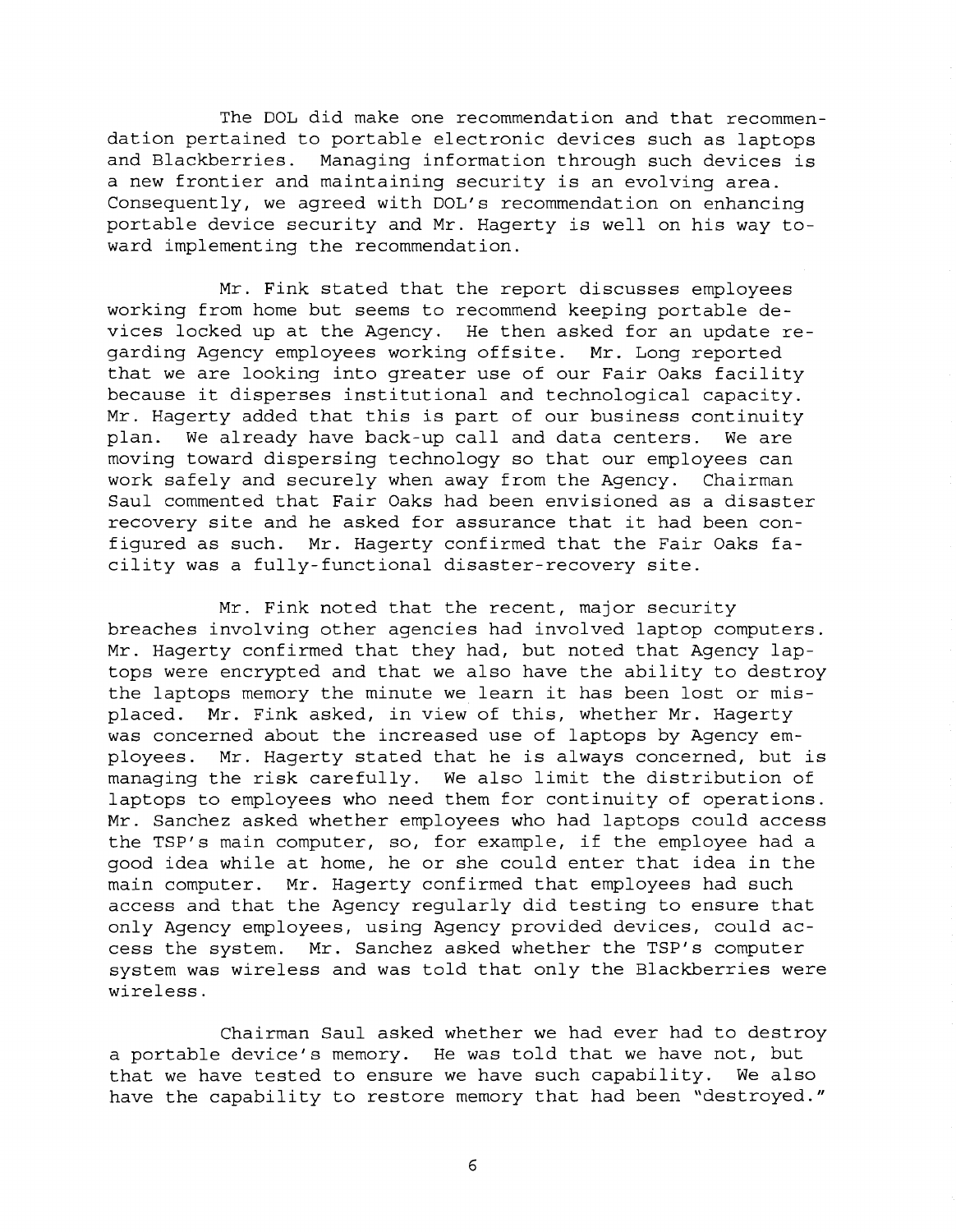As a consequence, we encourage employees to report any possible loss or breach. Mr. Sanchez noted that TSP security had improved notably since Mr. Hagerty had been hired and Chairman Saul added that system security has long been <sup>a</sup> priority of the Board members.

Mr. Fink asked whether we expected, as more breaches at other agencies are reported in the press, to see pressure to not issue laptops. Mr. Long stated that he did not think so, because Congress was encouraging agencies to increase telecommuting and the use of remote work sites by all Federal employees.

## 5. Department of Labor Report.

Chairman Saul welcomed the representatives from the Department of Labor (DOL) and stated that he appreciates what they do to ensure that the Agency takes care of the TSP's participants. Mr. Dingwall commented on DOL's audit program for the TSP. See ~U.S. Department of Labor Employee Benefits Security [Administration,](MM-2008Feb-Att5.pdf) Fiscal Year <sup>2008</sup> Thrift Saving Plan Fiduciary Oversight Program, dated February 19, 2008 (EBSA Program) . Attached. He noted that the theme of the last two years' audits has been security: ensuring that those who need access have access and that those who don't need access do not have it. He stated that security will always be an on-going effort and that DOL will watch to see if the Agency establishes best practices, or, if we don't do so, ask why we haven't.

He reported that DOL had found no instances of material noncompliance with FERSA. He noted that the Agency had controls in place and that DOL had conducted a follow-on audit with Metropolitan Life (the Agency's annuity vendor). All prior recommendations regarding Metropolitan Life have been implemented and are closed. Other recommendations to the Agency were either closed or in remediation.

Mr. Bailey reported that the Agency has controls in place for information security. The Agency is moving forward with the DOL's recommendations on system security and recoverability and he expects those recommendations to be fully implemented this year. DOL is concerned about the security of laptop computers and other portable devices because of the losses reported at other agencies. He noted that the encryption of Agency laptops is in process and that DOL wants the Agency to strengthen its password controls over laptops. Future DOL audits will include the Agency's daily valuation process, reviews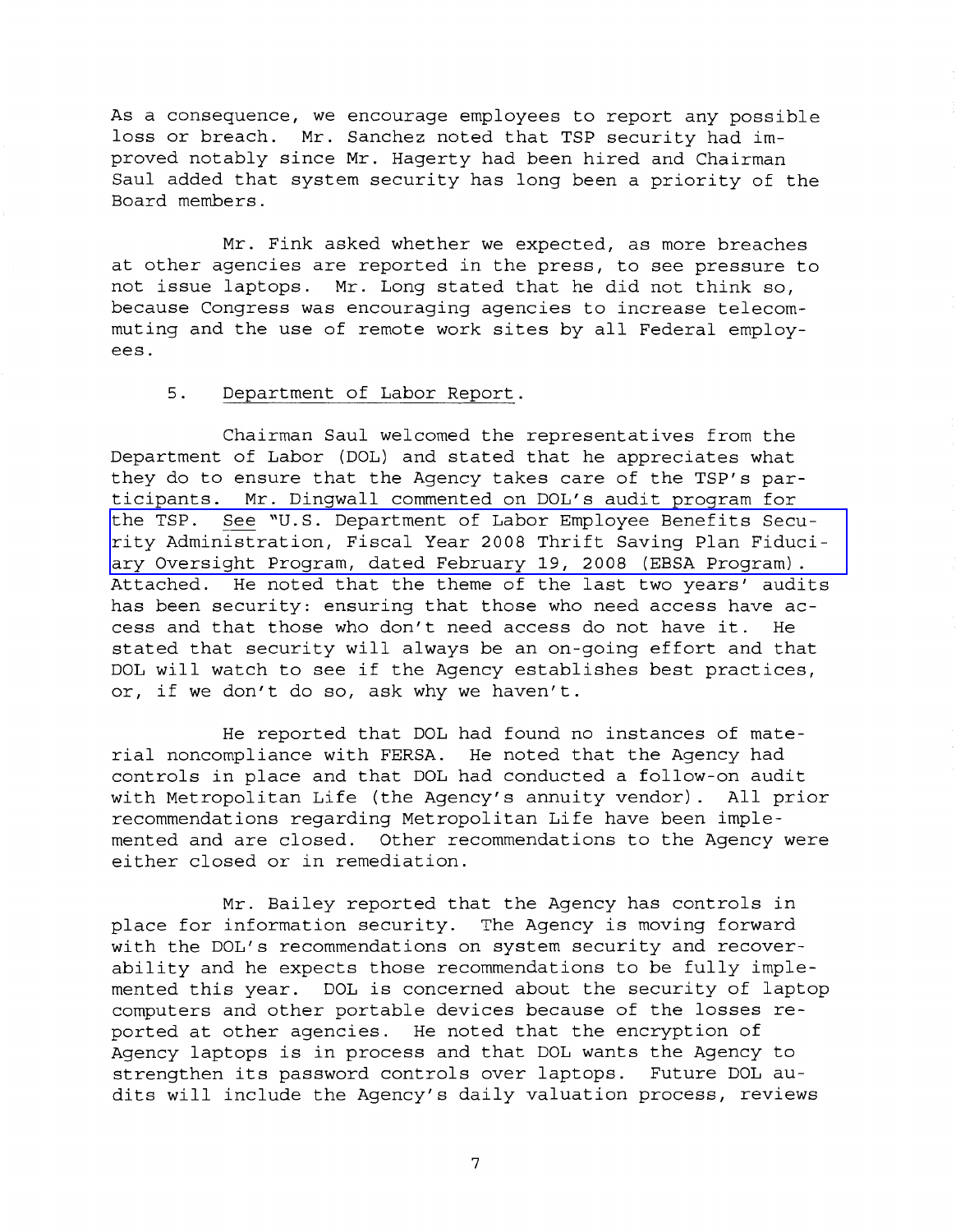to ensure that Government Accountability Office's (GAO) TSP Program and the CIA's TSP program comply with FERSA. DOL also plans to review the TSP programs of several uniformed service components. Mr. Sanchez asked what was meant by a review of GAO's TSP program for FERSA compliance? Mr. Dingwall explained that the review will ensure that the GAO is following requirements regarding educating its employees, enrolling them in the TSP, and transmitting contributions to the TSP.

Ms. Flanagan briefly reviewed the scope of TSP audits (pages 7-10, EBSA Program), the tentative schedule for the 2008 audits (page II, EBSA Program), and the overall objectives of the audits (pages 23-31 EBSA Program). She commented on the open recommendations (pages 12-14, EBSA Program) and noted that two had been closed since February and 11 were closed during the 2007 audit. Mr. Long added that, as reported last month, the Agency keeps track of all open audit recommendations and its progress toward implementation. Mr. Sanchez noted that the Agency is doing <sup>a</sup> much better job of closing audit recommendations. Mr. Long replied that we will likely never be able to have all recommendations closed; we do pay close attention to them, but not to the extent we manage the Agency's business to them.

Mr. Sanchez noted that KPMG had long conducted the audits for DOL and asked whether we should periodically change auditors to obtain fresh eyes and new perspective. Mr. Dingwall said that the contract is obtained through <sup>a</sup> competitive bidding process in which both technical merit and cost were considered. He added that, while KPMG has won these solicitations, its personnel do turn over. Ms. Dudley added that they are required to have <sup>a</sup> mandatory partner rotation and that this process lends <sup>a</sup> fresh perspective to the annual audits.

### 6. TSP Systems Modernization Update.

Mr. Hagerty reviewed the PowerPoint [presentation](MM-2008Feb-Att6.pdf) entitled "TSP Systems Modernization Update," dated February II, 2008. Attached. He noted that the Board had approved approximately \$15.2 million to modernize the Agency's IT infrastructure at the September Board member meeting. Chairman Saul stated that this Board has been very concerned that the Agency's IT systems keep up with the growth of the plan. Assets have doubled since 2002 and the number of participants has increased by 800,000. As <sup>a</sup> consequence, it directed the Executive Director and Mr. Hagerty to ensure the TSP's systems and security were state of the art. Mr. Hagerty agreed and stated that his objec-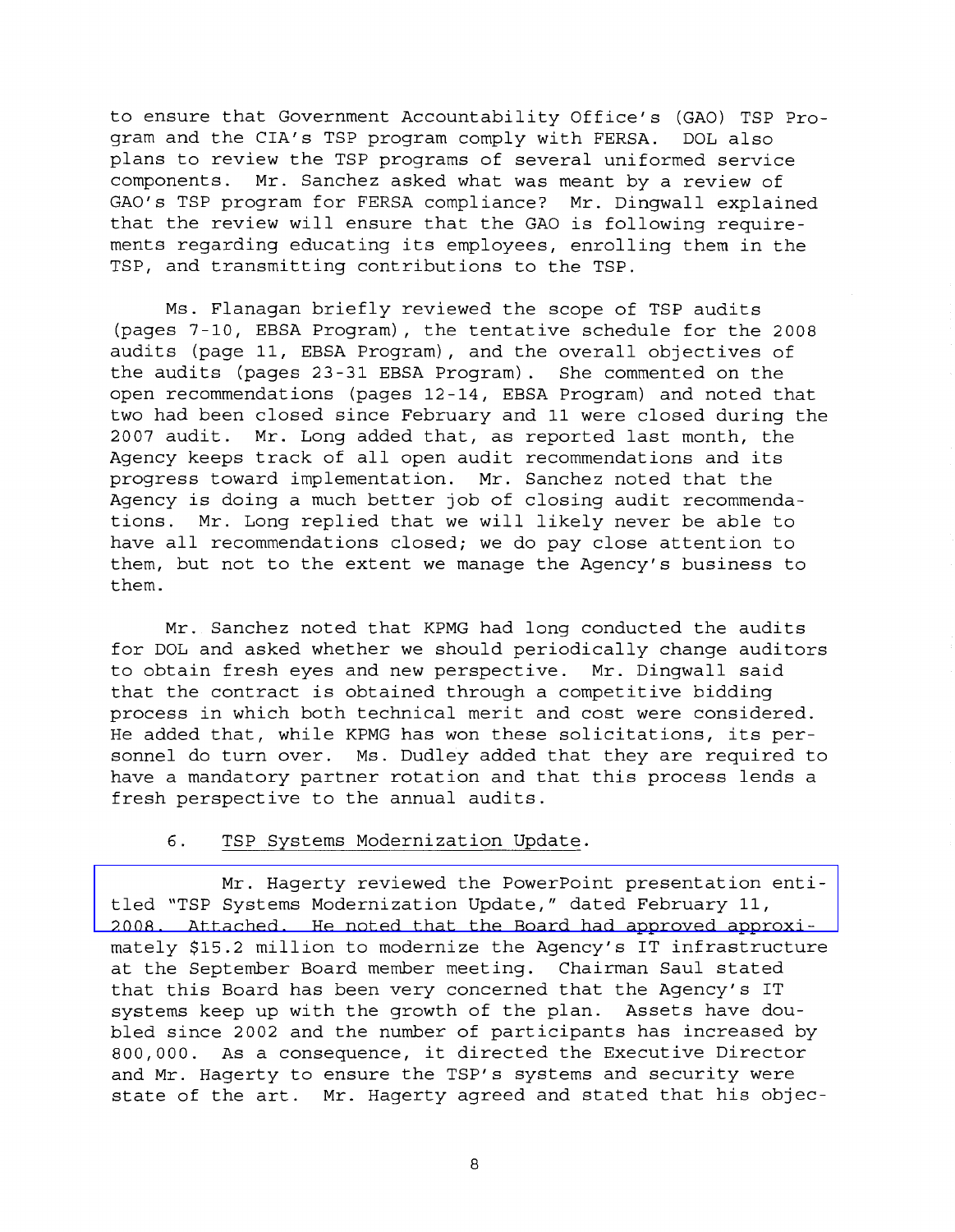tive is to be able to deliver critical services no matter what. He then noted, that since the September meeting the Agency has continued to improve its continuity of operations plan and has acquired and installed new mainframe computers.

Mr. Whiting said that, when the Agency last obtained new mainframes, it had been told that they were upgradeable. Mr. Hagerty replied that they were upgradable for three years, but that IBM had failed to advise us when that period expired. Mr. Whiting asked, if IBM had notified us, could we have made necessary upgrades. Mr. Hagerty said that we could have made some, but could not have enhanced security to the degree necessary. Chairman Saul said that we purchased the computers five years ago and that they have been depreciated to zero. Four years from now we may need to again decide whether to upgrade or purchase new mainframes. Mr. Hagerty stated that the new mainframes had additional capacity that could be turned on but that he was deferring such action to stay within budget. Chairman Saul stated that the budget could be revised if necessary and asked for Mr. Hagerty's assurance that the computers met our needs as currently configured. Mr. Hagerty assured him that they did and stated that Mr. Long had also told him that the budget could be revised as necessary. Mr. Long said that the mid-year budget review will include <sup>a</sup> status report on IT system modernization and current needs.

Mr. Hagerty returned to his presentation and discussed additional activities that have been undertaken to date. Mr. Sanchez asked Mr. Hagerty to review the steps the Agency takes to ensure it could operate in the event of <sup>a</sup> disaster. Mr. Hagerty explained that they regularly do continuity of operations testing to ensure that the back-up data center could take over operations in the event of an emergency. They plan to expand this testing in the near future. They are also continually enhancing security because technology improves on an almost daily basis. He added that they need to ensure that IT resources are not overly consumed with audits. Mr. Long stated that audits benefit the Agency and TSP participants. Nevertheless, audits can slow down IT initiatives. While we will always fully cooperate with the auditors, IT initiatives will be given the priority.

Mr. Hagerty said that, as part of the Agency's security initiatives, it had fielded account numbers in October 2007. Procurements are under way for fraud detection and mitigation software, for brand monitoring and anti-phishing services, and for social engineering testing. Mr. Long noted that the F.B.I.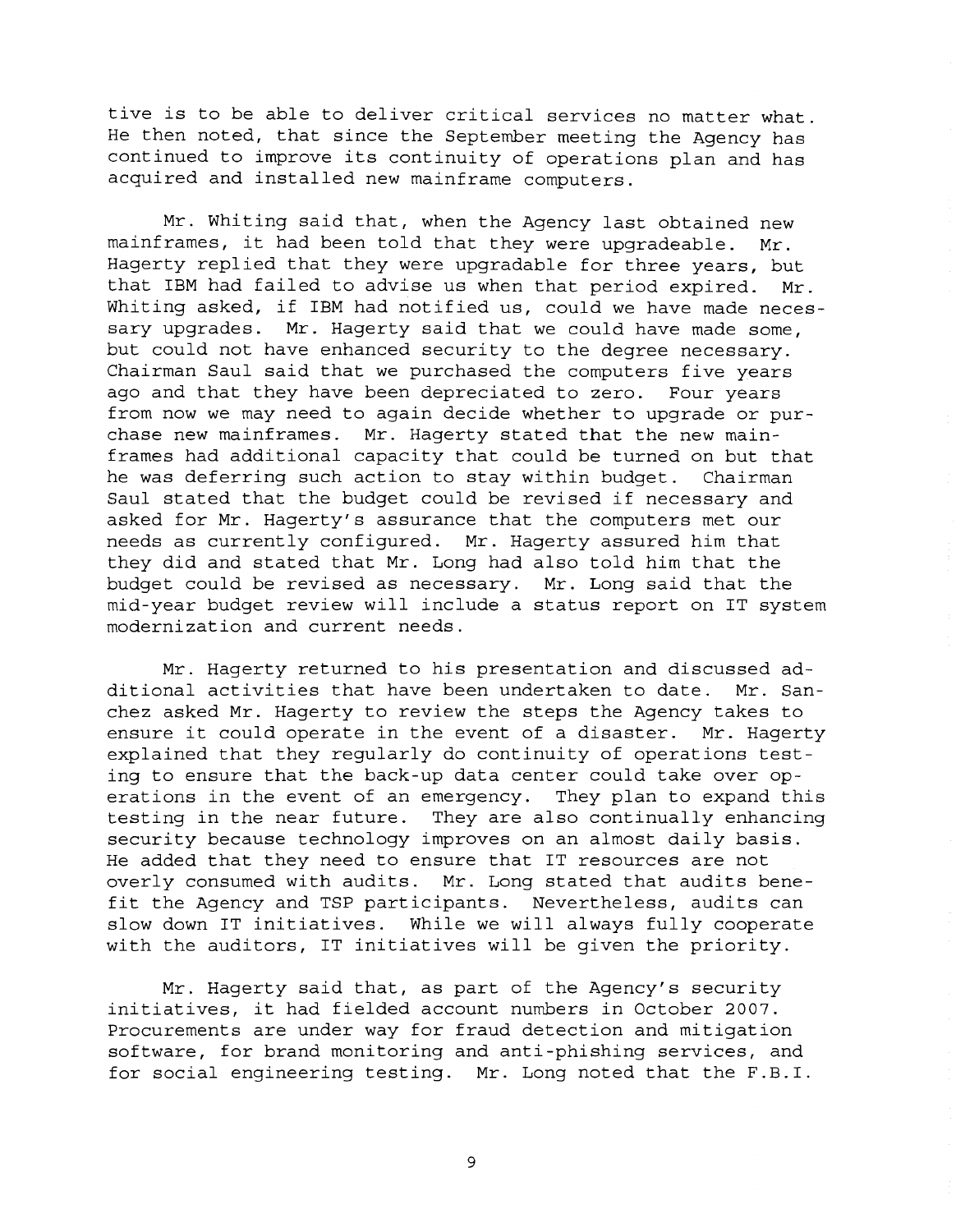and Secret Service assist the Agency whenever it suspects such activity is taking place.

Mr. Hagerty then reviewed progress toward modernizing the server environment and telecommunications. This includes ensuring redundancy in the event we lose service from one of our telecommunication providers. Chairman Saul asked whether we can also ensure redundancy for the power grid. We have generators in the event we lose power. Updating infrastructure is an ongoing project.

Mr. Hagerty summarized by saying the IT modernization project is on-track. He had no significant issues to report. Chairman Saul (joined by Mr. Sanchez) complimented Mr. Hagerty on his report and stated he had confidence we are on-track. He asked for another update whenever Mr. Hagerty deemed it appropriate. Chairman Saul then asked about the plan to submit proposals for recordkeeping services and asked how that would affect IT services. Mr. Hagerty reported that we plan to request proposals by the end of the year. Chairman Saul cautioned to not let this interfere with IT modernization.

Mr. Fink asked for an update on the Agency's efforts to reduce frequent trading. Mr. Long reported that we have provided the proposed regulations to the Employee Thrift Advisory Council for their input. One organization had suggested it might come up with <sup>a</sup> better solution if it had more time. The Department of Defense requested more time. Consequently, we allowed each organization more time to submit comments. Of the 3,750 participants we contacted after publishing the interim regulation, we have received calls from 50 to 60. Some called to apologize for their activity, while others called to complain about the interim regulation. We plan to publish the proposed regulation in early March and to allow thirty days for comment. We will then evaluate those comments and decide on next steps.

#### 7. Closed session.

On a vote taken by the Secretary before the meeting, the members closed the meeting at 11:15 for a discussion of confidential financial information and personnel matters.

At 11:52, upon completion of the closed session, the members reconvened the open portion of meeting. The members briefly discussed the date of the June Board member meeting, but agreed to defer the decision until April.